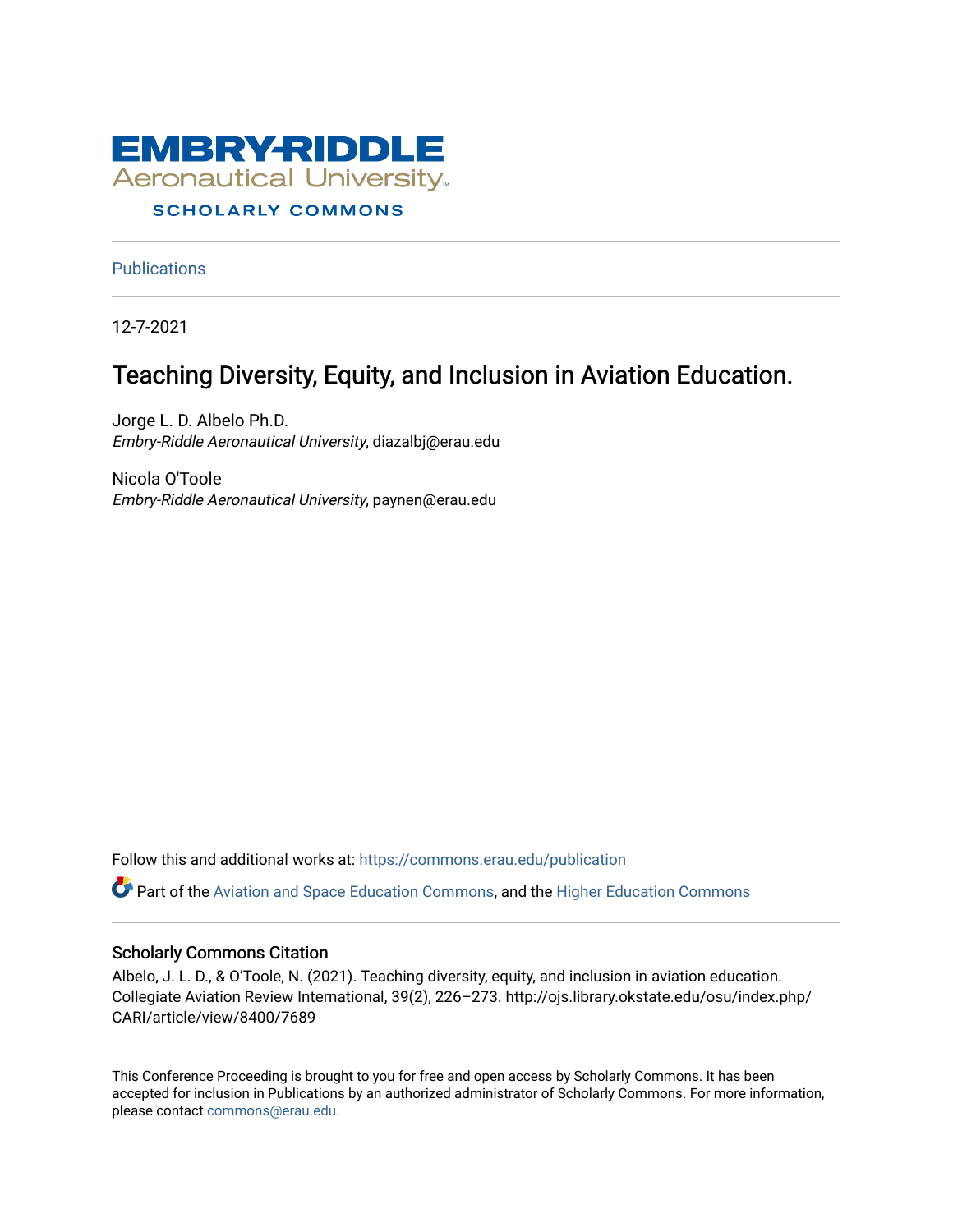

# **Collegiate Aviation Review International**

Volume 39 | Issue 2 Proceedings of the 2021 UAA Annual Conference, Article #6

12-07-2021

# **Teaching Diversity, Equity, and Inclusion in Aviation Education**

Jorge L. D. Albelo *Embry-Riddle Aeronautical University*

Nicola O'Toole *Embry-Riddle Aeronautical University*

Over the last decade, many companies have begun to recognize the value of a diverse workforce, equity within the workforce, and inclusion practices. Recent global events have pushed the promotion of diversity, equity, and inclusion (DEI) in the aviation workplace and education higher on the priority list for many. Unfortunately, the aviation industry continues to have difficulty in attracting and retaining a diverse workforce. Notwithstanding this struggle in the industry, those in education must find ways to educate our students on topics relating to DEI. It is critically important that this training is rooted in research. The aviation industry is starting to see increased research initiatives to promote DEI among all generations. However, integrating DEI in the aviation classroom can be challenging, as many faculty members might not feel comfortable addressing the topic in relation to their courses. Therefore, this research focused on inclusive teaching and dynamic lecture strategies that will enable educators to reflect on critical consciousness, be mindful of implicit bias, and handle resistance while fostering a safe space.

Recommended Citation:

Albelo, J. L. D., & O'Toole, N. (2021). Teaching diversity, equity, and inclusion in aviation education. *Collegiate Aviation Review International,* 39(2), 266-273. Retrieved from http://ojs.library.okstate.edu/osu/index.php/CARI/article/view/8400/7689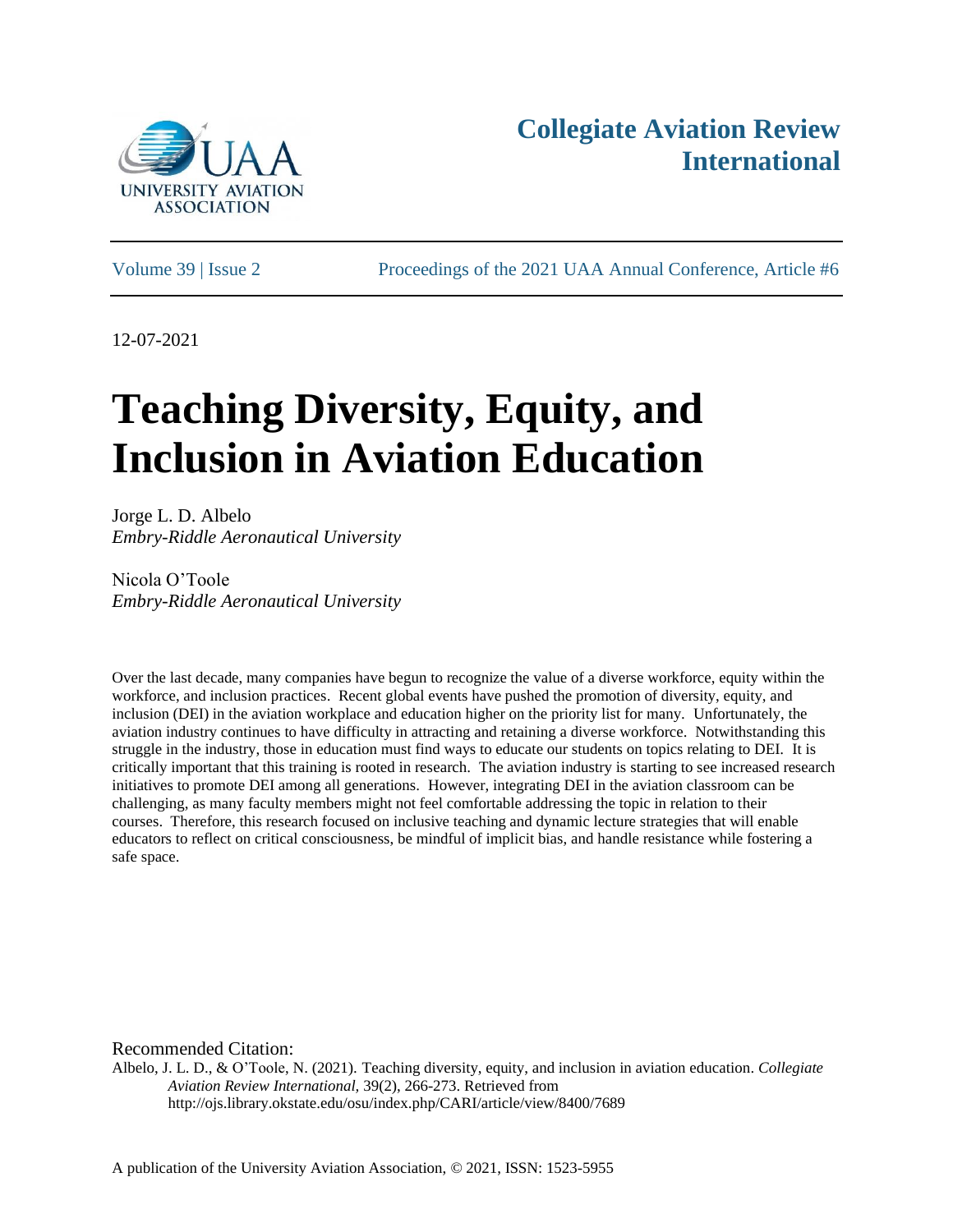#### **Practice Grounded in Research**

It is important to start this conversation with a consideration as to what defines diversity. Within a corporation or an educational institution, the definition typically falls in line with how that entity is measured. Equal Employment Opportunity, United States Bureau of Labor Statistics, and others measure corporations based on gender and ethnicity. However, people can be broken down into any number of groups based on factors such as socioeconomic status, social-psychological characteristics, and team interaction abilities, to name a few.

The airline industry has struggled to diversify its workforce based on gender and ethnicity measures. The most recent statistics published by the U.S. Bureau of Labor (2021) show that airline pilots are 94% White, 3.4% Black, 2.2% Asian, 5% Hispanic, and 5.6% Female, and aircraft mechanics are 84.3% White, 10.8% Black, 3.2% Asian, 23% Hispanic and 5.4% Female. Research shows us that striving for greater diversity is also good for business. A 2009 study found that companies with greater diversity had better sales, more customers, and larger market shares than those with less diversity (Herring, 2009). Additional research conducted in 2010 found that the more social psychological aspects of diversity play an equal or greater role in company success than the biodemographic measures of diversity (McMahon, 2010).

#### **Challenges of Teaching DEI**

Equally as important as maintaining a diverse workforce is an education program to support employees. A large meta-analysis of Diversity, Equity, and Inclusion training looked at the effectiveness of this type of training and the factors that impacted training effectiveness. Bezrukova et al. (2016) found several characteristics that made a positive impact in training. Training that was longer was more successful. Training that focused on diversity awareness and skills development resulted in more learning than training focusing on just awareness or just skills. The researchers also found that training that was supported by other programs within the company resulted in more positive outcomes. The training was also examined to determine factors that did not have a significant effect on training outcomes. The type of instructional mode and whether the training was mandatory or voluntary did not have a significant effect. Additionally, there was no difference between training that focused on one minority group (for example, women) versus training that took a more generalized approach. This meta-analysis serves as a general guide to some considerations when designing diversity, equity, and inclusion training. Unfortunately, not all training is well received. For example, a Washington Post article (Garvey, 1994) describes a diversity training seminar designed for FAA (Federal Aviation Administration) air traffic controllers in the early 1990s. The male controllers experienced a very "in-your-face" type of training that was intended to help them understand the problems of harassment in the workplace, in this case, specifically the harassment of women. The air traffic controller union stopped the training under an unfair labor practices complaint, and later one of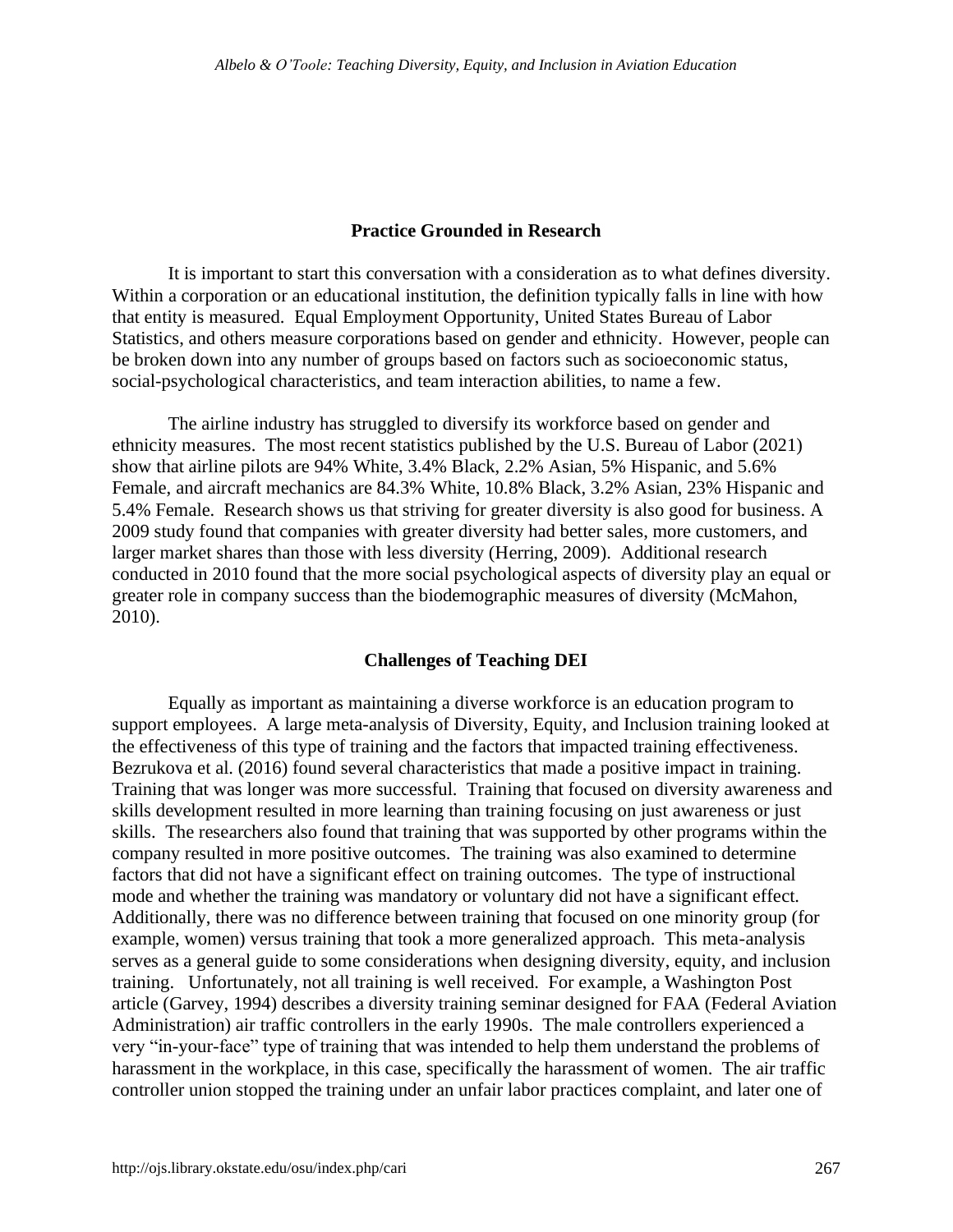the participants sued the Department of Transportation. This is just one example of training that had all the right intentions, but it was not executed appropriately. It is crucial to consider the audience and remember that many strong feelings are tied to the subject matter. That is not to say brush over the material, but be ready for challenging conversations and beware of an in-yourface type of approach.

#### **DEI in Aviation and Aviation Education**

Research on DEI training in the aviation industry is almost nonexistent. A research study in 2004 took two metrics that airlines are constantly looking at safety and customer service and found that the more training dollars were spent on diversity and other human resources, the better the company fared (Appelbaum, 2004). There is certainly a lot more work to be done in this area. Our role in the classroom is critical in preparing our students to head out into an industry that is striving for diversity, equity, and inclusion. There is a vast amount of research relating to this topic at all levels of education. (Wasserberg, 2014; Fischer, 2010). But, again, there is limited research on DEI and aviation education. The consensus is that making our classrooms more diverse, equitable and inclusive, has the potential to better educational outcomes and increase student retention. At an institution with aviation degree programs, the lack of enrollment diversity in the most basic measures gender, and race, are glaringly obvious. This leads to a classroom that may have only one female student or two students of color.

Furthermore, the lack of diversity in the aviation degree programs could also lead to students experiencing stereotype threats. Stereotype threat is defined as a fear of being judged based on belonging to a specific group or group-based stereotype (Spencer et al., 2016). For example, girls are bad at math. The effects of stereotype threat can lead to a reduction in working memory (Scmader & Johns, 2003), impaired performance (Steele & Aronson, 1995), and reduced sense of belonging (Good et al., 2012). This is just one example of why it is so important to consider our classroom environment and the opportunities to make it more inclusive.

While DEI practices in aviation education can pose a daunting challenge to overcome; however, Gannon (2020) suggested some ways professors might consider making their classroom more equitable and inclusive. Course design is one consideration: everything from the supporting materials, who is represented in those materials, what format they take to assignments, and how they allow students to demonstrate their knowledge. Gannon (2020) also emphasized identifying what biases professors may be taking into the classroom and finally creating a sense of belonging in the class. These are just a few of the many ways to strive for a better classroom environment for students of all backgrounds and experiences.

#### **Best Practices**

Inclusive teaching can be defined as a learning process that enables students to fulfill their learning needs in formal and informal educational environments (Figueroa, 2016). Furthermore, it allows teachers to feel comfortable in the open exchange of diversified thinking while enriching the learning environment, rather than just focusing on a particular problem (Figueroa, 2014). In a nutshell, inclusive teaching practices explore the importance of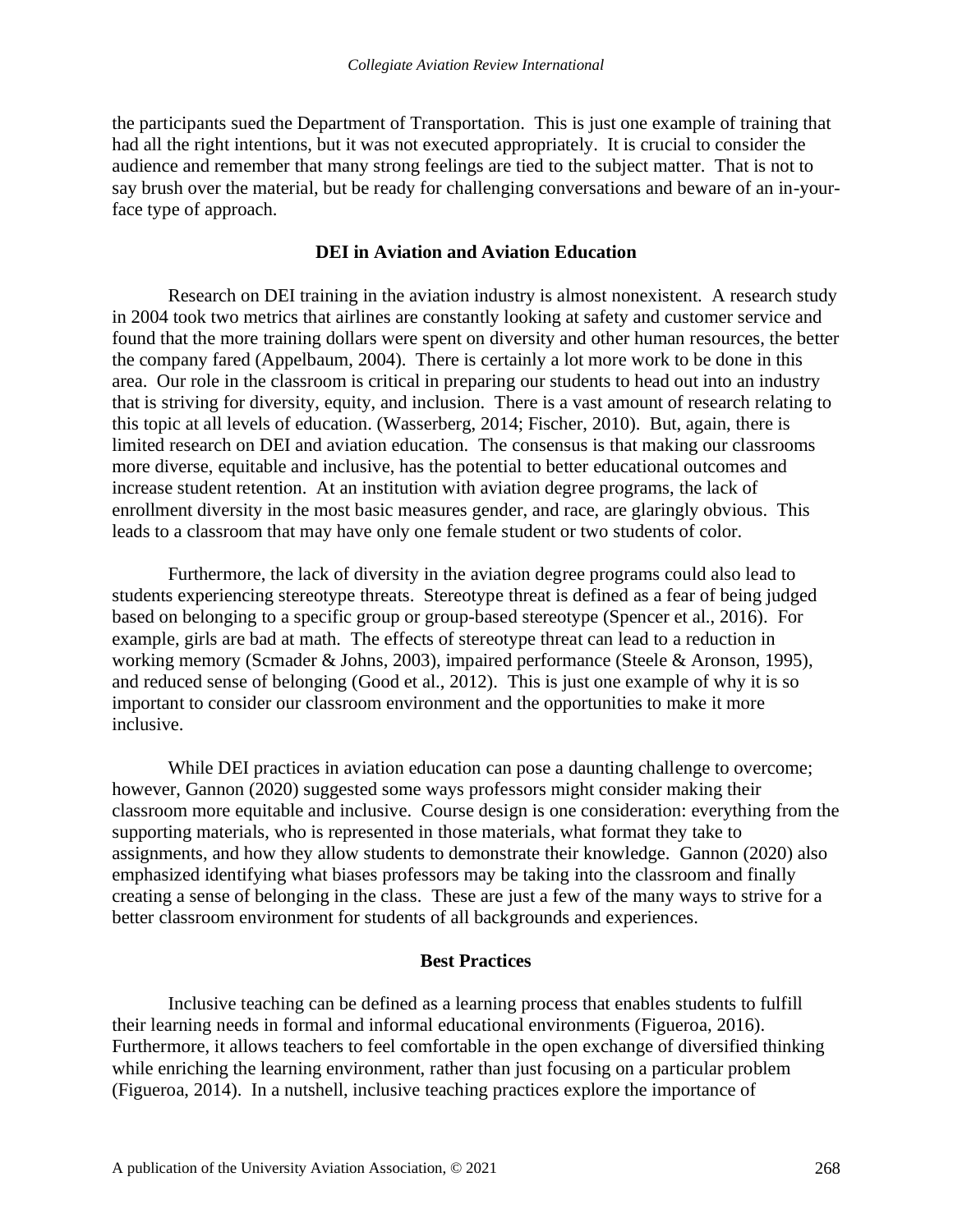community and belonging as a foundation to student retention and success. Yet, because student needs change over the years, "being aware and sensitive to all learners and adjusting our teaching to factor each student's prior experience" (Figueroa, 2014, p. 49) ensures that teachers create a sense of belonging in the classroom.

Similarly, dynamic lecturing provides a framework that allows faculty to proactively optimize teaching and learning for all students. Dynamic lecturing principles enable the delivery of course content in multiple ways to reach all students. Primarily, faculty should make every effort to activate the students' prior knowledge as experiences influence what they perceive as important (Harrington & Zakrajsek, 2017). Questioning for critical thinking is one strategy within dynamic lecturing that enables students the opportunity to retrieve previously stored information that can be applied in class (Harrington & Zakrajsek, 2017). Therefore, to maximize the usefulness of dynamic lecturing, faculty should consider four simplified steps: 1) linking lessons to course goals, 2) exploring the lecture content, 3) exploring delivery methods, 4) timing sequence. Effective planning begins with a focus on goals. Faculty members should begin by documenting the course-level learning outcomes followed by a few goals for the lecture (Harrington & Zakrajsek, 2017). Then, for each learning objective identified, the faculty member should make the best effort to help all students learn the content. This could range from connecting prior knowledge to new content, multimedia tools, or questions that lead to big picture ideas (Harrington & Zakrajsek, 2017). Consequently, when exploring the different delivery methods options, faculty should keep a keen eye for the use of reflective exercises that bring attention to and emphasize the key learning objectives (Harrington & Zakrajsek, 2017). Lastly, teachers should lay out the sequence in which the content will be presented to distribute the time appropriately to incorporate active learning opportunities.

# **Benefits of Integrating DEI in Aviation Education**

Slee and Allan (2001) argued that while the benefits of integrating DEI practices in education are endless, the systematic implementation of DEI practices remains ambiguous. Though many factors play a role in the consistent implementation of inclusive practices, Hymel and Katz (2019) point out that there has to be a link between the feasibility of the academic curriculum and the ability for students to truly engage with one another and learn from their cross ingroup boundaries. Therefore, the first three steps towards integrating DEI practices in aviation education are using critical consciousness, recognizing implicit bias, and learning through handling resistance while fostering a safe space.

# **Critical Consciousness**

Scholars have defined critical consciousness as "the ability to recognize systems of inequality and the commitment to take action against these systems" (El-Amin et al., 2017, p. 18). Some of the most noticeable results of practicing critical consciousness are higher academic achievement and higher professional aspirations. The Latino Pilot Association (LPA) is a clear example of critical consciousness in practice. The first collegiate chapter established by the LPA at Embry-Riddle Aeronautical University (ERAU) took the initiative of embracing critical consciousness. The Eagles chapter at ERAU formed and established the Empowering Latina Leader Aviators subcommittee (ELLAs) of LPA. ELLAs is comprised of a group of people who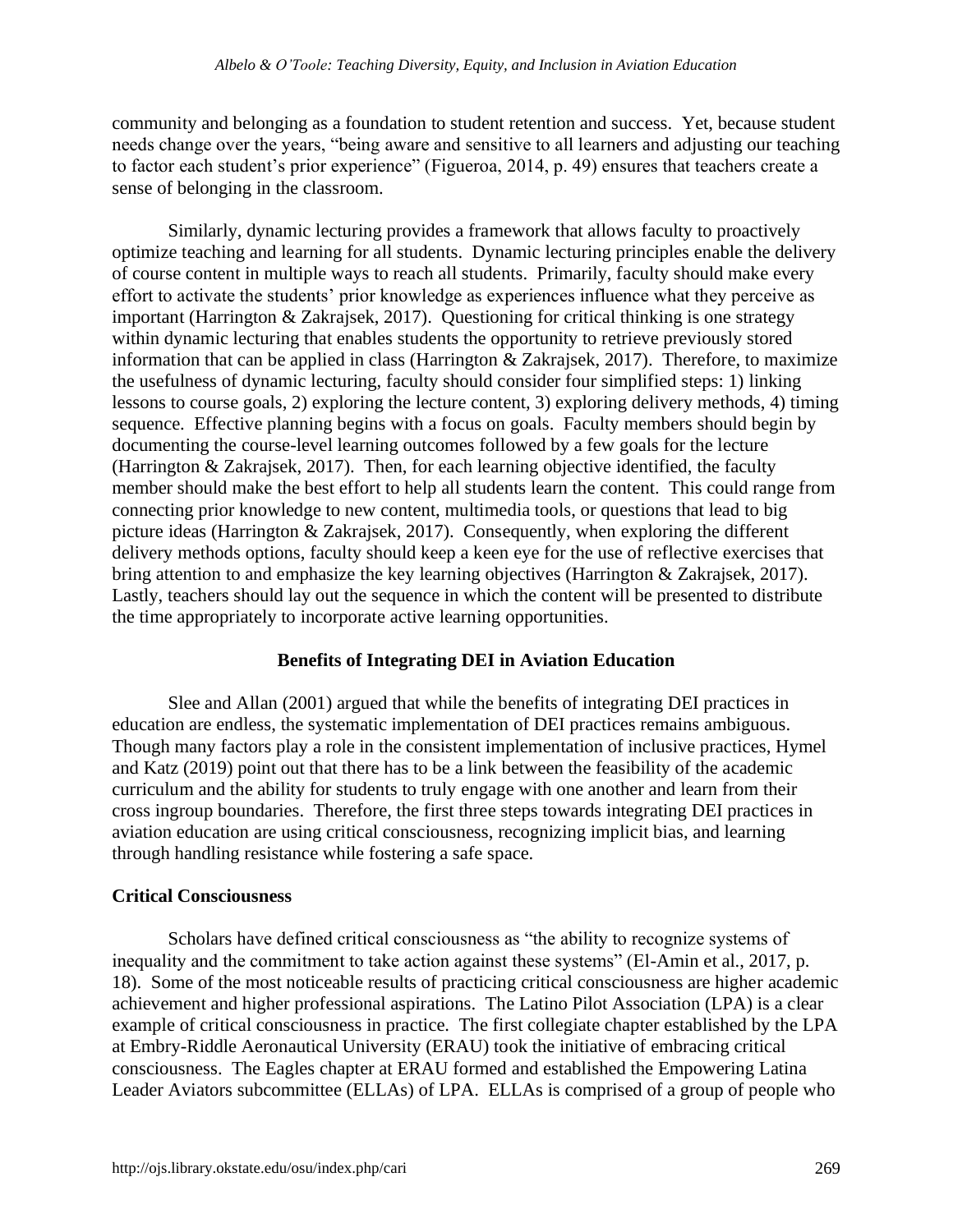self-identify as either cisgender females, transgender females, or non-binary, committed to investing expertise and resources to support Latina pilots in the aviation industry. The ELLAs primary goals are to build confidence during flight training and spread awareness of mental health among pilots. It becomes evident that when people develop critical consciousness, they also develop resilience towards an industry that has created a barrier for them (El-Amin et al., 2017).

Furthermore, it is crucial for faculty to capitalize on teaching the language of inequity within critical consciousness. The concepts of the language of inequity refer to recognizing how racism is transmitted among people, which could be between individuals or by internalized racist beliefs (El-Amin et al., 2017). For example, it is known that in the aviation industry, women of color feel their gender first, followed by their race. These subtle microaggressions have been one of the main targets of ELLAs. By recognizing the language of inequity, individuals can develop resilience to face racism and break the oppressive social forces shaping our society.

#### **Implicit Bias**

Academic institutions should engage their female and male students equally, yet they should also recognize how gender-related issues affect implicit bias in the classroom. Educational research has shown that implicit bias can foster negative attitudes that lead to stereotypical behavior resulting from unconscious associations (Jackson et al., 2014; Staat, 2016). Staat (2016) further affirms that while implicit bias might not be a part of an individual's awareness, "[…] they can have a tremendous impact on decision making" (p. 30). Jackson et al. (2014) suggest that to reduce resistance to implicit bias teachings, the presenter should employ non-confrontational language to increase group cohesion as the dynamic takes place. A few strategies that faculty members can put forward are becoming mindful of their prejudice while increasing kindness and empathy towards others.

#### **Handling Resistance**

In any discussion involving DEI initiatives, there is a good chance that students will showcase resistant behavior. Research has confirmed that the teacher is the main reason students portrait resistant behavior (Baker & Hill, 2017; Winckler & Rybnikova, 2019). One of the most effective practices to reduce resistance in the classroom is to foster a safe space. Students who feel that their voices are heard without any sense of retribution tend to engage more in the class dynamic. Moreover, faculty members should be open to understanding the reasons for student resistance. Winckler & Rybnikova (2019) point out that resistance from students is also a mechanism that enables them to reflect and change social conditions. Therefore, one could assume that when resistance is encountered in the classroom, the teacher has enabled the students to experience opposition as an expression of empowerment (Winckler & Rybnikova, 2019) and has genuinely engaged in inclusive teaching practices.

Another strategy that faculty members could implement is ensuring that the learning objectives are free from personal worldviews. Faculty members who abstain from including their worldview as part of the lecture also ensure that their learning objectives are free from prejudice and unconscious bias. However, it would be ideal if the teacher could engage students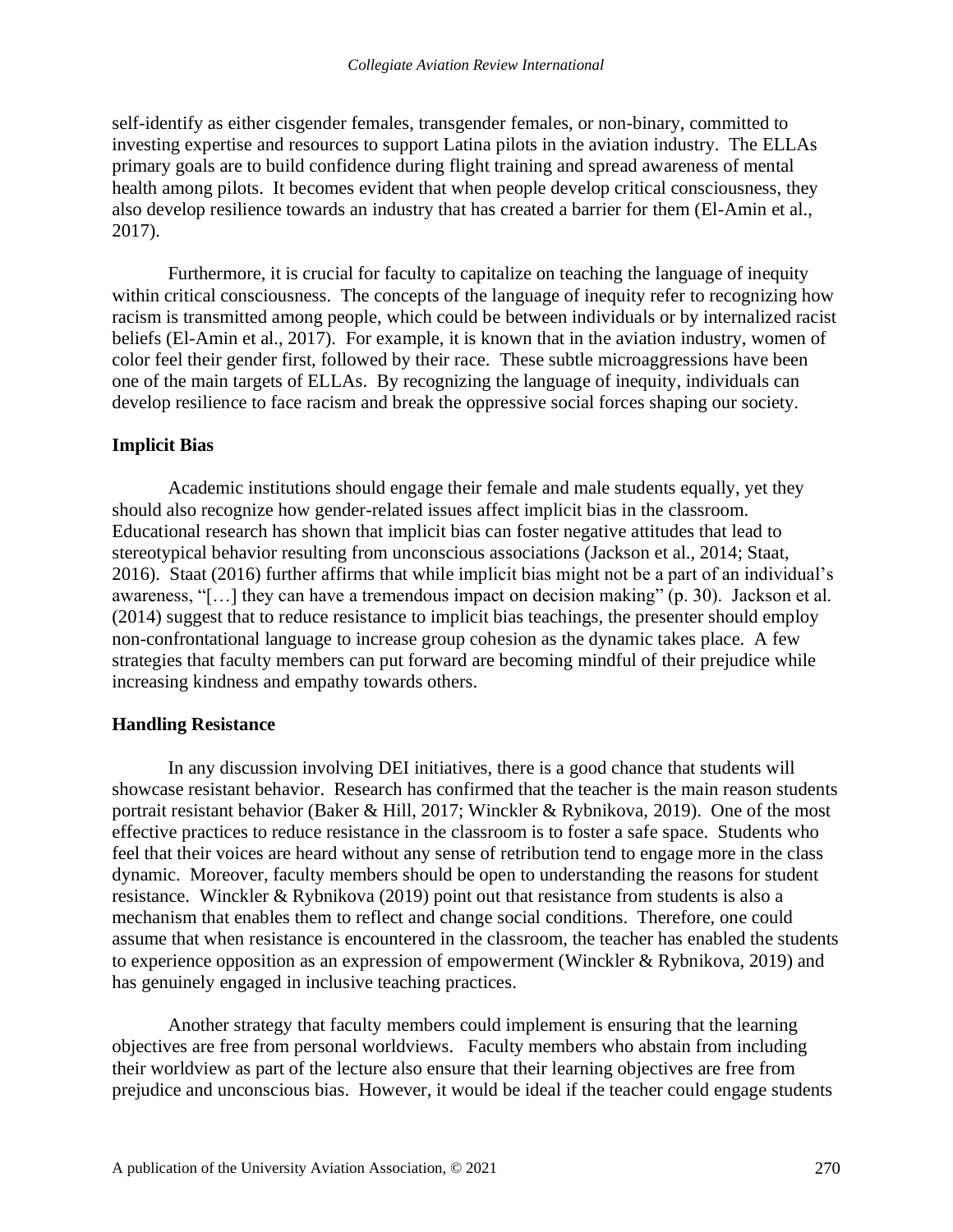in discussing their shared experiences. Nevertheless, the instructor should also require all experiences and opinions to be supported with evidence. Even difficult dialogues related to DEI in aviation education can be grounded in research. Ultimately, the discussion should lead towards shared understanding.

# **Conclusion**

All in all, teaching and integrating DEI initiatives in aviation can be intellectually and emotionally challenging. Therefore, a good habit to develop is asking the students to reflect and suggest characteristics of practical discussion that they have engaged in previously. Even if the students ask for the teacher's experience, they should keep in mind not to generalize the experience of others. As challenging as the topics may be, the rewards benefit all involved. When students feel engaged, they are more successful and can experience a greater sense of belonging. Higher education institutions that promote DEI practices in aviation education are rewarded with greater retention of a diverse population. Businesses that employ students with DEI exposure gain employees with valuable skills beyond those required in a job description. Further research should explore the aviation students' perspectives of integrating DEI practices in their core courses. This research will enable leaders in the education field to refine their strategies and ensure that student and industry needs are met.

# **Acknowledgments**

This research was partially supported by the Embry-Riddle Aeronautical University Faculty Research Development Program. Also, special thanks to the University Aviation Association (UAA) committee for accepting our proposal for an educational session and inviting us to publish this conference proceeding.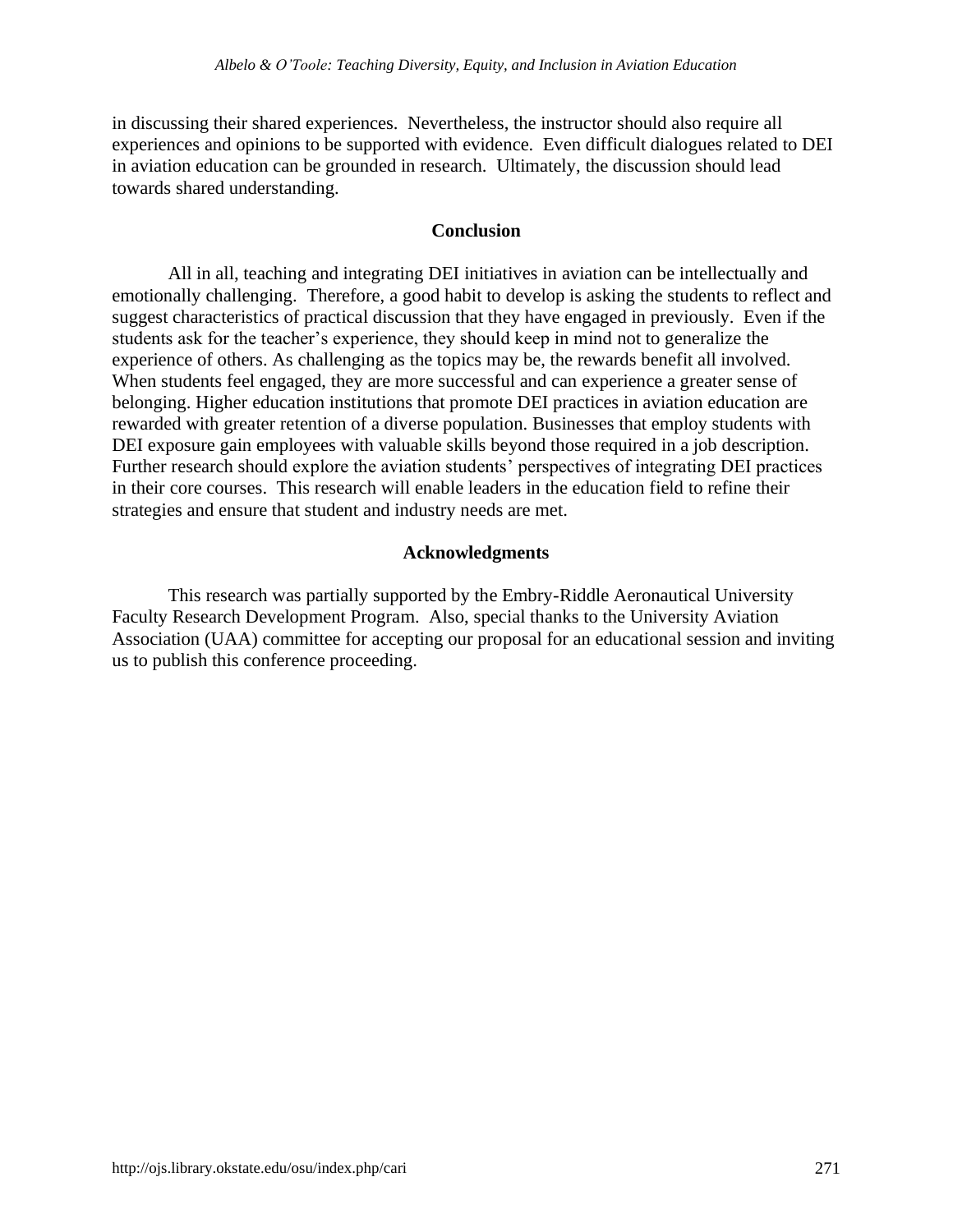# **References**

- Appelbaum, S. H., & Fewster, B. M. (2004). Safety and customer service: Contemporary practices in diversity, organizational development and training and development in the global civil aviation industry. *Management Research News, 27*(10), 1–26. <https://doi.org/10.1108/01409170410784301>
- Baker, E., & Hill, S. (2017). Investigating student resistance and student perceptions of course quality and instructor performance in a flipped information systems classroom. *Information Systems Education Journal, 15*(6), 17–26
- Bezrukova, K., Spell, C. S., Perry, J. L., & Jehn, K. A. (2016). A meta-analytical integration of over 40 years of research on diversity training evaluation*. Psychological Bulletin*, 142(11), 1227–1274. https://doi.org/10.1037/bul0000067
- El-Amin, A., Seider, S., Graves, D., Tamerat, J., Clark, S., Soutter, M., Johannsen, J., & Malhotra, S. (2017). Critical consciousness: A key to student achievement. *Phi Delta Kappan, 98*(5), 18–23.<https://doi.org/10.1177/0031721717690360>
- Figueroa, I. (2014). The value of connectedness in inclusive teaching. In Thomas, C. (2014). *Inclusive teaching: Presence in the Classroom* (pp. 45–49)*.* Jossey-Bass.
- Fischer, M. J. (2010). A longitudinal examination of the role of stereotype threat and racial climate on college outcomes for minorities at elite institutions*. Social Psychology of Education*, 13(1), 19–40. https://doi.org/10.1007/s11218-009-9105-3
- Gannon, K. (2020, July 22). The case for inclusive teaching. *The Chronicle of Higher Education*. <https://www.chronicle.com/article/the-case-for-inclusive-teaching>
- Garvey, M. (1994, September 9). Male FAA worker sues, alleging female 'gantlet' demeaned him. *The Washington Post*. [https://www.washingtonpost.com/archive/politics/1994/09/09/male-faa-worker-sues](https://www.washingtonpost.com/archive/politics/1994/09/09/male-faa-worker-sues-alleging-female-gantlet-demeaned-him/69abd0be-ad30-4323-86ad-6f83a53ca167/)[alleging-female-gantlet-demeaned-him/69abd0be-ad30-4323-86ad-6f83a53ca167/](https://www.washingtonpost.com/archive/politics/1994/09/09/male-faa-worker-sues-alleging-female-gantlet-demeaned-him/69abd0be-ad30-4323-86ad-6f83a53ca167/)
- Good, C., Rattan, A., & Dweck, C. S. (2012). Why do women opt out? Sense of belonging and women's representation in mathematics. *Journal of Personality and Social Psychology*, *102*(4), 700–717.<https://doi.org/10.1037/a0026659>
- Harrintong, C., & Zakrajsek, T. (2017). *Dynamic lecturing: Research-based strategies to enhance lecture effectiveness.* Stylus.
- Haymel, S., & Katz, J. (2019). Designing classroom for diversity: Fostering social inclusion. *Educational Psychologist, 54*(4), 331–339. <https://doi.org/10.1080/00461520.2019.1652098>